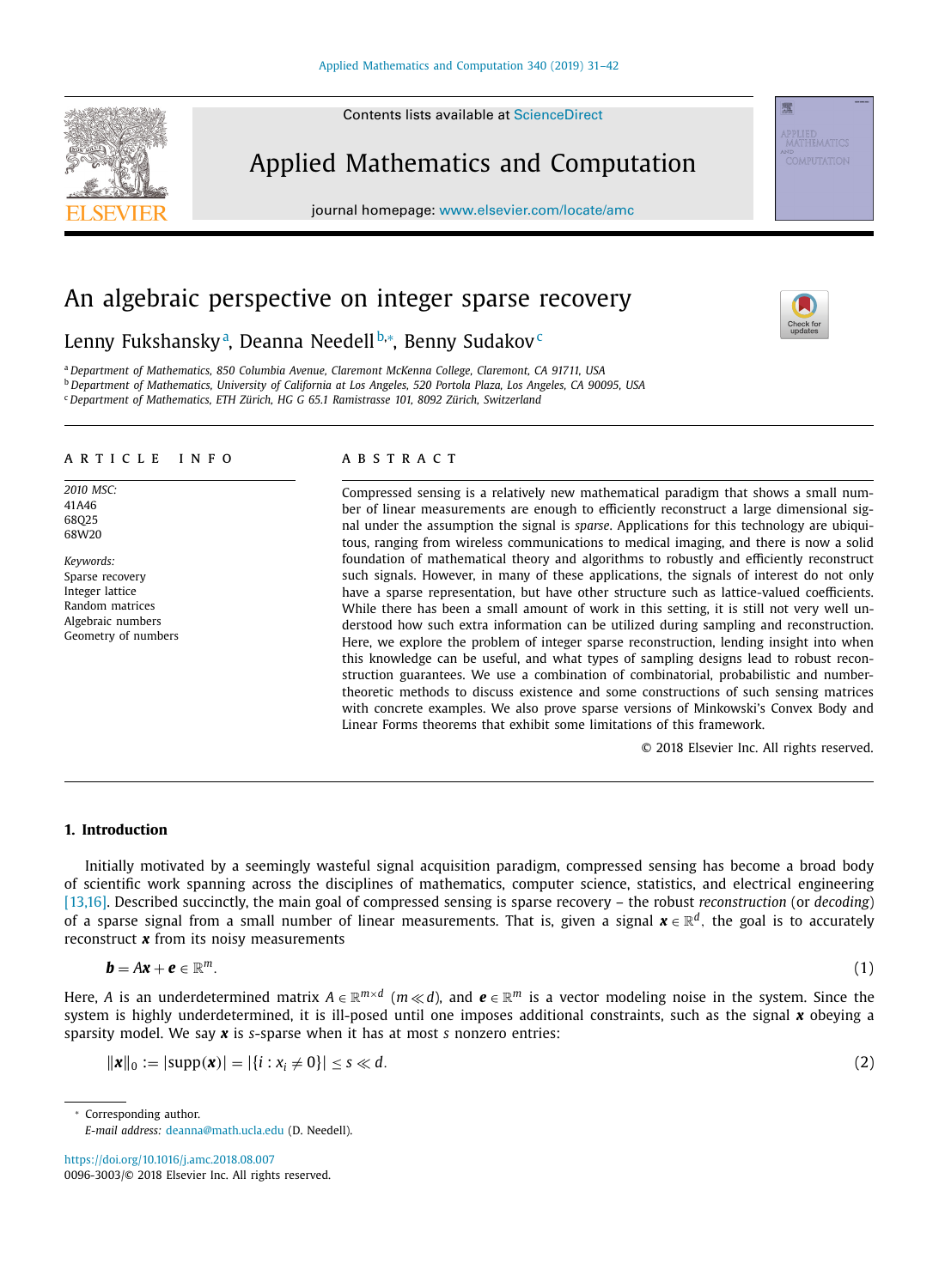Clearly, any matrix *A* that is one-to-one on 2*s*-sparse signals will allow reconstruction in the noiseless case (*e* = 0). However, compressed sensing seeks the ability to reconstruct *efficiently* and *robustly*; one needs a computationally feasible reconstruction method, and one that allows accurate reconstruction even in the presence of noise. Fortunately, there is now a large body of work showing such methods are possible even when *m* is only logarithmic in the ambient dimension,  $m \approx$  *s*log(*d*) [\[13,16\].](#page-10-0) Typical results rely on notions like incoherence, null-space property or the restricted isometry property [\[10\],](#page-10-0) which are quantitative properties of the matrix *A* slightly stronger than simple injectivity. Under such assumptions, greedy (e.g. [\[5,19,23,27\]\)](#page-10-0) and optimization-based (e.g. [\[8,10\]\)](#page-10-0) approaches have been designed and analyzed that efficiently produce an estimation  $\hat{\mathbf{x}}$  to an *s*-sparse signal  $\mathbf{x} \in \mathbb{R}^d$  from its measurements  $\mathbf{b} = A\mathbf{x} + \mathbf{e} \in \mathbb{R}^m$  that satisfies

$$
\|\hat{\mathbf{x}} - \mathbf{x}\| \lesssim \|\mathbf{e}\|,\tag{3}
$$

where  $\leq$  hides only constant factors and  $\|\cdot\|$  will always denote the Euclidean norm. Although this body of work has blossomed into many other directions based on practical motivations, there is very little understanding about the role of lattice-valued signals in this paradigm. This is especially troubling given the abundance of applications in which the signal is known to have lattice-valued coefficients, such as in wireless communications [\[20\],](#page-11-0) collaborative filtering [\[11\],](#page-10-0) error correcting codes [\[9\],](#page-10-0) and many more. Initial progress in this setting includes results for dense (not sparse)  $\pm$  1 signals [\[17\],](#page-11-0) binary sparse signals [\[12,22\],](#page-10-0) finite-alphabet sparse signals [\[24,26\],](#page-11-0) and generalized lattice-valued signals [\[14\].](#page-10-0) The latter two categories are most relevant to our work; [\[24,26\]](#page-11-0) propose modifications of the sphere decoder method that offer some empirical advantages but lack a rigorous theory. The recent work [\[14\]](#page-10-0) provides some theoretical guarantees for the greedy method OMP [\[23\]](#page-11-0) initialized with a pre-processing step, and also shows that rounding the result given by  $\ell_1$ -minimization does not yield any improvements for many lattices. In this paper, our focus is not algorithmic but instead we aim to answer the questions (i) what kind of sensing matrices can be designed for lattice-valued sparse signals, and (ii) what are the limitations of the advantages one hopes to gain from knowledge that the signal is lattice-valued? Our perspective in this work is thus *algebraic*, and we leave algorithmic designs for such lattice-valued settings for future work. We view our contribution as the foundation of an algebraic framework for lattice-valued signal reconstruction, highlighting both the potential and the limitations.

## **2. Problem formulation and main results**

Let  $m < d$  and first consider the noiseless consistent underdetermined linear system

 $A\mathbf{x} = \mathbf{b}$ , (4)

where *A* is an  $m \times d$  real matrix and  $\mathbf{b} \in \mathbb{R}^d$ . Let us first consider when this system has a unique solution **x**. Notice that if *x* and *y* are two different such solution vectors, then

$$
A(\mathbf{x}-\mathbf{y})=\mathbf{0},
$$

i.e. the difference vector  $\mathbf{x} - \mathbf{y} \in \mathbb{N}(A)$ , the null-space of the matrix *A*.

Let us write  $a_1, \ldots, a_d \in \mathbb{R}^m$  for the column vectors of the matrix *A*. A vector  $z \in N(A)$  if and only if

$$
A\mathbf{z} = \sum_{i=1}^{d} z_i \mathbf{a}_i = \mathbf{0},\tag{5}
$$

i.e. if and only if  $a_1, \ldots, a_d$  satisfy a linear relation with coefficients  $z_1, \ldots, z_n$ . The uniqueness of solution to (4) (and hence our ability to decode the original signal) is equivalent to non-existence of nonzero solutions to (5).

Since *d* > *m*, such solutions to (5) must exist. On the other hand, if we add some appropriate restriction on the solution vectors in question, then perhaps there will be no solutions satisfying this restriction. In other words, the idea is to ensure uniqueness of decoded signal by restricting the original signal space. We can then formulate the following problem.

**Problem 1.** Define a restricted *d*-dimensional signal space  $X \subseteq \mathbb{R}^d$  and an  $m \times d$  matrix *A* with  $m < d$  such that  $Ax \neq 0$  for any  $x \in X$ .

A commonly used restriction is sparsity, defined in [\(2\).](#page-0-0) Now, while (5) has nonzero solutions, it may not have any nonzero *s*-sparse solutions for sufficiently small *s*. In addition to exploiting sparsity, one can also try taking advantage of another way of restricting the signal space. Specifically, instead of taking signals to lie over the field  $\mathbb{R}$ , we can restrict the coordinates to a smaller subfield of R, for instance Q. The idea here is that, while columns of our matrix *A* are linearly dependent over R, they may still be linearly independent over a smaller subfield. For instance, we have the following trivial observation.

**Lemma 2.1.** Let K  $\subsetneq$   $\R$  be a proper subfield of the field of real numbers, and let  $\alpha_1,\ldots,\alpha_d\in\R$  be linearly independent over K. Define  $A = (\alpha_1 \dots \alpha_d)$  be a 1 x d matrix, then the equation  $A\mathbf{x} = 0$  has no solutions in  $K^d$  except for  $\mathbf{x} = 0$ .

Of course, when (5) has no solutions, we can guarantee our system (4) has a unique solution *x* and can in theory will be able to decode successfully. However, for practical concerns we want to be able to tolerate noise in the system and decode robustly as in [\(1\).](#page-0-0) Since in practice the noise *e* typically scales with the entries (or row or column norms) of *A*, we ask for the following two properties: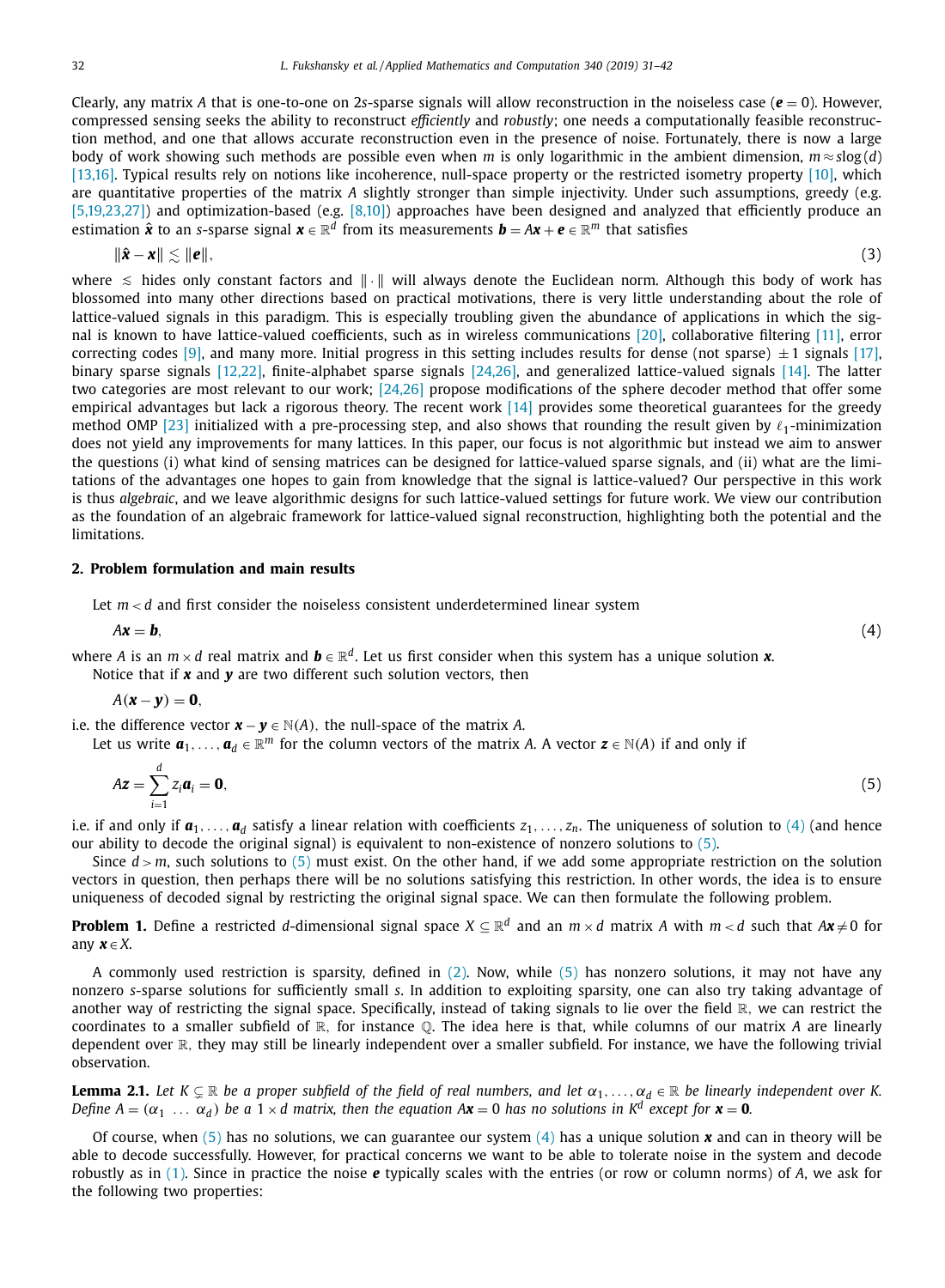- <span id="page-2-0"></span>i. the entries of *A* are uniformly bounded in absolute value
- ii.  $\|Az\|$  is bounded away from zero for any vector  $z \neq 0$  in our signal space (say,  $\|Az\| > C$ ).

For example, consider the signal space

$$
\mathbb{Z}_{2s}^d := \left\{ \boldsymbol{z} \in \mathbb{Z}^d : ||\boldsymbol{z}||_0 \le 2s \right\},\tag{6}
$$

and suppose we wish to decode an *s*-sparse signal  $x \in \mathbb{Z}_s^d$  from its noisy measurements  $b = Ax + e$  where  $||e|| \leq \frac{1}{2}C$ . Suppose we decode (inefficiently) by selecting the signal  $y \in \mathbb{Z}_S^d$  minimizing  $||b - Ay||$ . Then since  $x \in \mathbb{Z}_S^d$  is such that  $||b - Ax|| = ||e|| \le$ <br>10 it must be that the decoded vector **y** satisfies  $||b - Av|| < 1$  as well. Therefore  $\frac{1}{2}C$ , it must be that the decoded vector **y** satisfies  $\|\bm{b}-A\bm{y}\|\leq \frac{1}{2}C$  as well. Therefore,  $\|A\bm{y}-A\bm{x}\|\leq \|\bm{b}-A\bm{y}\|+\|\bm{b}-A\bm{x}\|\leq C$ . Then (noting that  $x - y \in \mathbb{Z}_{25}^d$ ) by (ii), this guarantees that  $y = x$  so our decoding was successful. Hence we consider the following optimization problem (which we will want to use with  $s' = 2s$ ).

**Problem 2.** Construct an  $m \times d$  matrix *A* with  $m \times d$  such that

 $|A| := \max\{|a_{ij}| : 1 \le i \le m, 1 \le j \le d\} \le C_1$ 

and for every nonzero  $\boldsymbol{x} \in \mathbb{Z}_{s'}^d$ ,

 $||Ax|| \geq C_2$ ,

where  $C_1$ ,  $C_2 > 0$ .

In this paper, we discuss existence and construction of such matrices. Here is our first result.

**Theorem 2.2.** There exist  $m \times d$  integer matrices A with  $m < d$  and bounded |A| such that for any nonzero  $\bm{x} \in \mathbb{Z}_S^d$ ,  $0 < s \leq m$ ,

$$
\|\mathbf{Ax}\| \ge 1. \tag{7}
$$

*In fact, for sufficiently large m*, *there exist such matrices with*

$$
|A| = 1 \text{ and } d = 1.2938 \, m,\tag{8}
$$

*and there also exist such matrices with*

$$
|A| = k \text{ and } d = \Omega(\sqrt{k}m). \tag{9}
$$

On the other hand, for any integers  $m > 3$ ,  $k > 1$  and  $m \times d$  integer matrix A with  $|A| = k$  satisfying (7) for all  $s < m$ , we must have

$$
d \le (2k^2 + 2)(m - 1) + 1. \tag{10}
$$

**Remark 1.** Notice that in situations when one needs to have the bound (7) replaced by a stronger bound  $\|Ax\| \geq \ell$  for some  $\ell > 1$ , this can be achieved by simply multiplying A by  $\ell$ , of course at the expense of making |A| larger, but only by the constant factor of  $\ell$ .

We discuss the dependence between *m*, *d* and |*A*| in more detail and prove Theorems 2.2 in [Section](#page-5-0) 3. In Section 4, we extend this matrix construction over number fields, proving the following corollary of Theorem 2.2.

**Corollary 2.3.** Let B be the  $d \times m$ -transpose of a matrix satisfying (7) as guaranteed by Theorem 2.2. Let  $\theta$  be an algebraic integer of degree m, and let  $\theta = \theta_1, \theta_2, \ldots, \theta_m$  be its algebraic conjugates. For each  $1 \le i \le m$ , let  $\bm{\theta}_i = (1 \ \theta_i \ \ldots \theta_i^{m-1})^\top$ , compute *the*  $d \times m$  *matrix* 

 $B(\theta_1 \dots \theta_m),$ 

and let A be its transpose. Then  $|A|=O(|B|m)$ , for any  $\bm{x}\in\mathbb{Z}_S^d$ ,  $0< s\leq m$ ,  $\|\bm{A}\bm{x}\|\geq \sqrt{m}$  and the vector A $\bm{x}$  has all nonzero coordi*nates.*

In [Section](#page-7-0) 5 we discuss an algorithm for reconstructing the original sparse signal **x** from its measurement  $Ax + e$ , where *e* is the error vector of Euclidean norm  $\langle \sqrt{m}/2 \rangle$ . We show that the complexity of this algorithm is the same as that of the Closest Vector Problem (CVP) in R*m*.

While these results show the existence of matrices A such that  $\|Ax\|$  is bounded away from **0** on sparse vectors, it is also clear that for any  $m \times d$  matrix *A* there exist sparse vectors with  $\|\mathbf{Ax}\|$  not too large: for instance, if  $\mathbf{x} \in \mathbb{Z}^d$  is a standard basis vector, then

$$
\|A\mathbf{x}\| \le \sqrt{m} \ |A|.\tag{11}
$$

In [Section](#page-8-0) 6 we prove a determinantal upper bound on  $||Ax||$  in the spirit of the Geometry of Numbers.

**Theorem 2.4.** Let A be an  $m \times d$  real matrix of rank  $m \leq d$ , and let A' be the  $d \times m$  real matrix so that AA' is the  $m \times m$  identity *matrix. There exists a nonzero point*  $\boldsymbol{x} \in \mathbb{Z}_m^d$  *such that* 

$$
\|A\mathbf{x}\| \le \sqrt{m} \left| \det \left( (A')^{\top} A' \right) \right|^{-1/2m}.
$$
\n(12)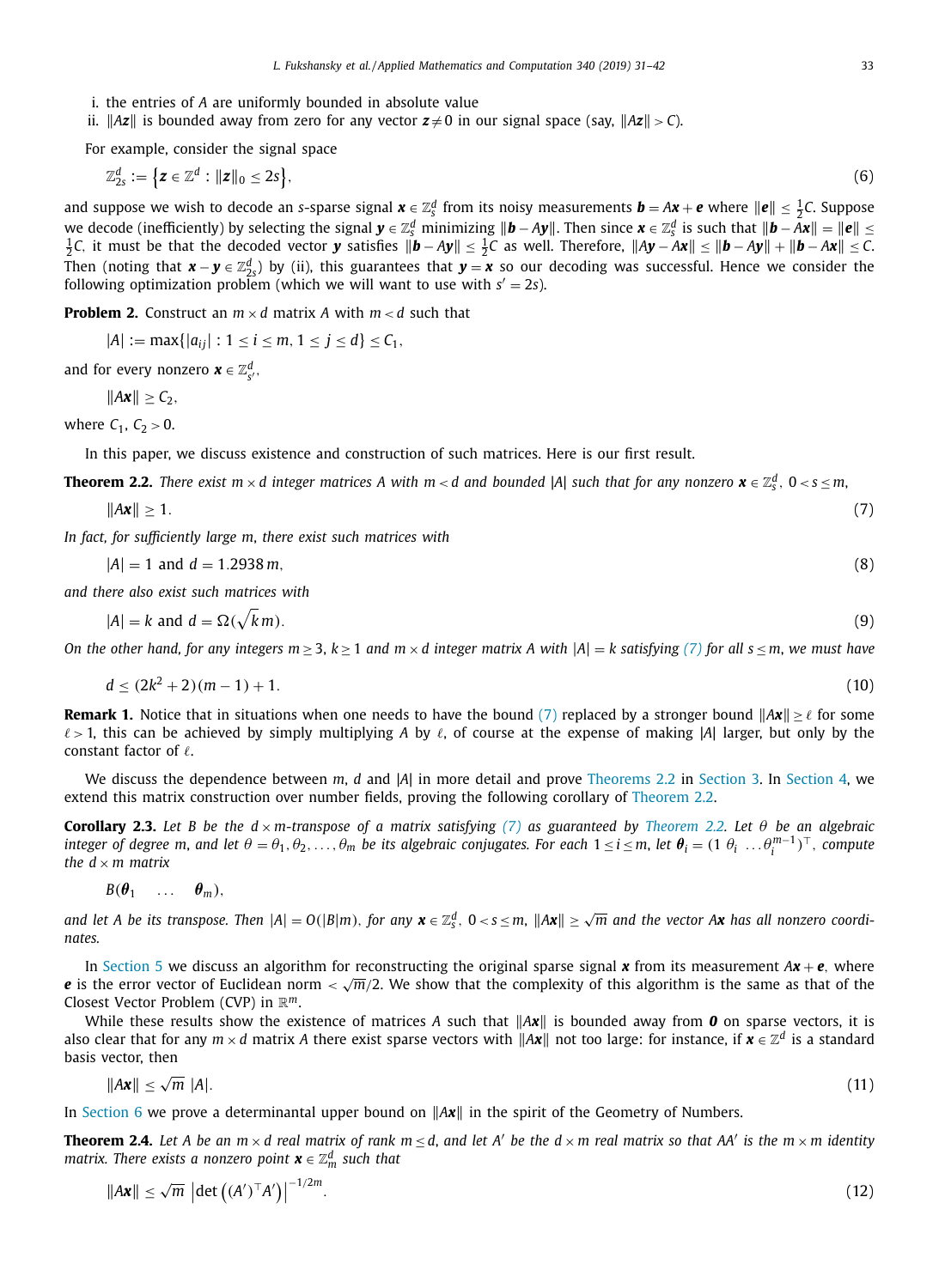<span id="page-3-0"></span>We prove this result by deriving sparse versions of Minkowski's Convex Body and Linear Forms Theorems for parallelepipeds. There are many situations when the bound of [Theorem](#page-2-0) 2.4 and the naive bound <sup>√</sup>*<sup>m</sup>* <sup>|</sup>*A*<sup>|</sup> are comparable, but there are also many cases when the bound of  $(12)$  is substantially better than that of  $(11)$ . We demonstrate several such examples at the end of [Section](#page-8-0) 6. We are now ready to proceed.

#### **3. An integer matrix**

Let us fix positive integers  $s \le m \le d$ . Let  $a_1, \ldots, a_d \in \mathbb{Z}^m$  be a collection of vectors such that no *m* of them are linearly dependent. Define

$$
A = (\mathbf{a}_1 \quad \dots \quad \mathbf{a}_d), \tag{13}
$$

i.e., *A* is an  $m \times d$  integer matrix with column vectors  $a_1, \ldots, a_d$ . Write  $[d] := \{1, \ldots, d\}$  and let  $I \subset [d]$  be a subset of cardinality *m*. Let  $A_i$  be an  $m \times m$  submatrix of A, consisting of the columns indexed by elements of *I*. The determinant det  $A_i$  is called the corresponding *Plücker coordinate* of *A*, and the set of all Plücker coordinates of *A* is

$$
\nu(A) = \{ \det A_I : I \subset [d], |I| = m \}. \tag{14}
$$

Notice that the condition that no *m* of  $a_1, \ldots, a_d$  are linearly dependent is equivalent to the condition that all Plücker coordinates of *A* are nonzero.

**Lemma 3.1.** *Let*  $s \le m$ *. For every nonzero*  $\boldsymbol{x} \in \mathbb{Z}_s^d$ ,

$$
\|\mathbf{Ax}\| \ge 1. \tag{15}
$$

**Proof.** Let  $\bm{x}\in\mathbb{Z}_5^d$ , then at most  $s$  of coordinates of  $\bm{x}$  are nonzero, assume these are  $x_{j_1},\ldots,x_{j_s}$  for some  $1\leq j_1<\cdots< j_s\leq d.$ Then

$$
A\mathbf{x} = x_{j_1}\mathbf{a}_{j_1} + \cdots + x_{j_s}\mathbf{a}_{j_s} \neq \mathbf{0},
$$

since  $s \le m$  and no *m* vectors among  $a_1, \ldots, a_d$  can be linearly dependent. Since A*x* is a nonzero integer vector, its Euclidean norm has to be at least 1.  $\square$ 

Since *m* corresponds to the compressed dimension, we typically fix *d* and ask for *m* to be as small as possible, or equivalently, fix *m* and ask how large *d* can be. It is clear that for any fixed *m* we can take *d* to be as large as possible, however this will force |A| to grow. A simple argument shows that for any  $m$  and  $d$  it is always possible to construct an  $m \times d$  integer matrix  $A = (a_{ij})$  with all Plücker coordinates nonzero and

$$
|A| \leq \frac{1}{2} {d-1 \choose m-1}.
$$

Indeed, we can let  $P(A) = P(a_{ij})$  to be the product of determinants of all  $m \times m$  submatrices, and then notice that this polynomial cannot vanish "too much". Specifically, *P* is a polynomial in *md* variables *aij* and its degree in each of the variables is *<sup>d</sup>*−<sup>1</sup> *m*−1 , since each determinant of an *m* × *m* submatrix is linear in each of the variables *aij* and each column of *A* is present in *t* := *<sup>d</sup>*−<sup>1</sup> *m*−1 such submatrices. Since *P* is not identically zero, it cannot vanish on all of {−*t*/2, . . ., 0, . . .,*t*/2}*md* (see, for instance Lemma 2.1 of [\[2\]\)](#page-10-0). Hence there must exist a matrix  $A = (a_{ij})$  with all the entries  $\leq t/2$  in absolute value such that  $P(A) \neq 0$ .

On the other hand, our [Theorem](#page-2-0) 2.2 implies a much better bound on |*A*| in terms of *m* and *d*: notice that [\(9\)](#page-2-0) guarantees the existence of an  $m \times d$  integer matrix *A* with all nonzero Plücker coordinates so that  $|A| = O(d/m)^2$ . Let us now turn to the proof of this theorem.

**Proof of Theorem 2.2.** As we discussed above, condition [\(7\)](#page-2-0) is equivalent to saying that all Plücker coordinates of *A* are nonzero. The fact that such  $m \times d$  integer matrices exist with  $m \times d$  and  $|A| = 1$  is immediate: for any *m* take  $m \times (m + 1)$ matrix with first *m* columns being standard basis vectors in  $\mathbb{R}^m$  and the last column being  $(1 \ldots 1)^T$ . To obtain better results stated in  $(8)$  and  $(9)$  we use probabilistic arguments.

To prove [\(8\)](#page-2-0) we need the following result from [\[7\]](#page-10-0) (Corollary 3.1). Let  $M_m$  be an  $m \times m$  matrix whose entries are independent copies of a random variable  $\mu$  taking value 0 with probability 1/2 and values -1 or 1 with probability 1/4. Then the probability that matrix  $M_m$  is singular is at most  $(1/2 - o(1))^m$ . Form an  $m \times d$  random matrix A by taking its entries to be independent copies of  $\mu$ . Note that  $|A| = 1$  and any *m* columns of *A* form a matrix distributed according to  $M_m$ . Therefore the probability that any  $m \times m$  submatrix of *A* is singular is at most  $(1/2 - o(1))^m$ . Since the number of such submatrices is  $\binom{d}{m}$  we have (by union bound) that the probability that *A* contains an  $m \times m$  singular submatrix is at most

$$
\binom{d}{m}(1/2-o(1))^m.
$$

To bound this probability we use the following well known estimate on the binomial coefficients (see, e.g, Chapter 15 of [\[3\]\)](#page-10-0). Let

$$
H(p) = -p \log_2 p - (1 - p) \log_2 (1 - p)
$$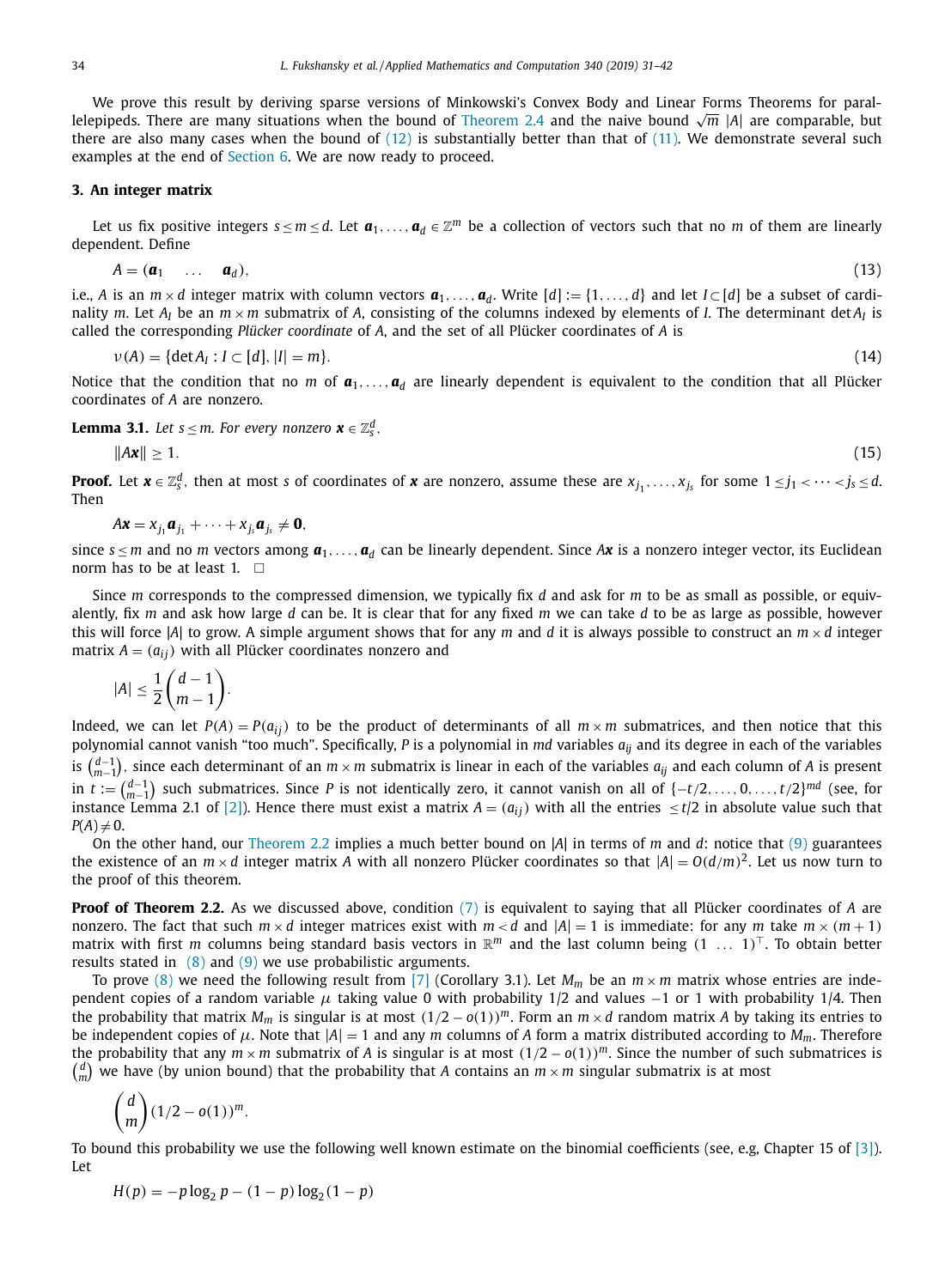<span id="page-4-0"></span>be the binary entropy function, then  $\binom{d}{pd}\leq 2^{H(p)d}$ . Using this estimate together with  $d=1.2938m$ , one can easily show that  $\binom{d}{m}(1/2 - o(1))^m < 1$ . Thus with positive probability *A* does not have singular  $m \times m$  submatrices. This implies that there exists such a matrix *A* so that for any  $x \in \mathbb{Z}_s^d$ ,  $0 < s \le m$ ,  $\|Ax\| > 0$ ; hence  $\|Ax\| \ge 1$  since it is an integer.

To prove [\(9\)](#page-2-0) we need another result from [\[7\]](#page-10-0) (Corollary 3.3). It says that if  $N_m$  is an  $m \times m$  matrix whose entries are independent copies of a random variable  $\mu'$  taking uniformly one of the  $2k + 1$  integer values from  $\{-k, \ldots, k\}$ , then the probability that *N<sub>m</sub>* is singular is at most  $(1/\sqrt{2k} - o(1))^m$ . Consider an  $m \times d$  random matrix *A* whose entries are independent copies of  $\mu'$ . Then  $|A| = k$  and the probability that any  $m \times m$  submatrix of A is singular is at most  $(1/\sqrt{2k} - o(1))^m$ . Since the number of such submatrices is  $\binom{d}{m}$  we have that the probability that *A* contains an  $m \times m$  singular submatrix is at most

$$
\binom{d}{m}\left(1/\sqrt{2k}-o(1)\right)^m.
$$

Using the estimate  $\binom{a}{b} \leq (ea/b)^b$  for binomial coefficient and choosing *d* to be a sufficiently small multiple of  $\sqrt{k}m$  this probability can be made smaller than 1. Thus with positive probability *A* does not have singular  $m \times m$  submatrices, implying again that for any  $\boldsymbol{x} \in \mathbb{Z}_s^d$ ,  $0 < s \leq m$ ,  $\|A\boldsymbol{x}\| \geq 1$ .

Finally, let us turn to the proof of [\(10\).](#page-2-0) Let  $m \ge 3$  and  $k \ge 1$  be fixed integers. Let *A* be an  $m \times d$  integer matrix with |*A*| ≤ *k* such that all Plücker coordinates of *A* are nonzero. We want to show that *d* ≤ (2*k*<sup>2</sup> + 2)(*m* − 1) + 1, or equivalently, *m* ≥  $\frac{d-1}{2k^2+2}$  + 1. For any real vector **x**, we write |**x**| for its sup-norm, i.e. maximum of absolute values of its coordinates. Let

$$
C_m(k) = \{ \mathbf{x} \in \mathbb{Z}^m : |\mathbf{x}| \leq k \},\
$$

then  $|C_m(k)| = (2k+1)^m$ . Let  $\ell = (2k^2+2)(m-1)+1$  and let  $\mathbf{x}_1,\ldots,\mathbf{x}_\ell$  be any  $\ell$  vectors from  $C_m(k)$ . If there are *m* vectors with the first or second coordinate equal to 0, then they all lie in the same  $(m − 1)$ -dimensional subspace. If not, there are 2*k*2*m* vectors with the first two coordinates nonzero. Multiplying some of these vectors by −1, if necessary (does not change linear independence properties) we can assume that the all of them have positive first coordinate. Hence there are a total of  $k \times 2k = 2k^2$  choices for the first two coordinates, so there must exist a subset of *m* of these vectors that have these first two coordinates the same, let these be  $x_1, \ldots, x_m$ . Then there exists a vector  $\mathbf{y} = (a, b, 0, \ldots, 0)^\top \in C_m(k)$  such that the vectors

$$
\boldsymbol{z}_1 = \boldsymbol{x}_1 - \boldsymbol{y}, \ \ldots, \ \boldsymbol{z}_m = \boldsymbol{x}_m - \boldsymbol{y}
$$

all have the first two coordinates equal to 0. This means that these vectors lie in an (*m* − 2)-dimensional subspace

$$
V = \{z \in \mathbb{R}^m : z_1 = z_2 = 0\}
$$

of  $\mathbb{R}^m$ . Then let  $V' = \text{span}_{\mathbb{R}}\{V, \mathbf{y}\}$ , so  $\dim_{\mathbb{R}}V' = m - 1$ . On the other hand,  $\mathbf{x}_1, \ldots, \mathbf{x}_m \in V'$ , and hence the  $m \times m$  matrix with rows  $x_1, \ldots, x_m$  must have determinant equal to 0. Therefore in order for an  $m \times d$  matrix *A* with column vectors in  $C_m(k)$ to have all nonzero Plücker coordinates, *d* has to be no bigger than  $(2k^2 + 2)(m - 1) + 1$ . □

**Remark 2.** Notice that our  $m \times d$  matrix *A* as in [\(13\)](#page-3-0) has to have the property that no *s* of its column vectors  $\mathbf{a}_1, \ldots, \mathbf{a}_d \in \mathbb{Z}^m$ are linearly dependent, i.e. every *s*-dimensional subspace of  $\mathbb{R}^m$  contains at most *s* of these vectors. Then let *d* be the maximum number of vectors in  $\mathbb{Z}^m$  of Euclidean norm ≤ *r* such that every *s*-dimensional subspace of  $\mathbb{R}^m$  contains at most *s* of them. Corollary 7 of  $[4]$  then states that

$$
d\leq O_{m,s}\bigg(r^{\frac{m(m-s)}{m-1}}\bigg),
$$

where *Om*, *<sup>s</sup>* means that the constant in the *O*-notation depends only on *m* and *s*. Corollary 6 of this same paper suggests a similar in spirit, but somewhat weaker lower bound for *d*. These results, however, focus on the dependence of the bounds on *r*, not on the parameters *m* and *s* which are of main interest to us.

[Eq.](#page-2-0) (8) of our [Theorem](#page-2-0) 2.2 guarantees the existence of an  $m \times d$  integer matrix satisfying [\(7\)](#page-2-0) with  $d = 1.2938 m$  for sufficiently large *m*. It is an interesting question what is the optimal dependence of *d* on *m* and also whether one can construct explicitly matrices satisfying assertions in [\(8\)](#page-2-0) and [\(9\)?](#page-2-0) For instance, we can construct a simple 3-dimensional example with  $|A| = 1$  and  $d = 2m$ .

**Example 1.** Let  $m = 3$ ,  $d = 6$ ,  $k = 1$ , and define a  $3 \times 6$  matrix

$$
A = \begin{pmatrix} 1 & 1 & 1 & 1 & 1 & 1 \\ 1 & 1 & 0 & 0 & -1 & -1 \\ 1 & 0 & 1 & -1 & 0 & -1 \end{pmatrix} . \tag{16}
$$

This matrix has  $|A| = 1$  and one can easily check that all its Plücker coordinates are nonzero, as required. Then for  $s \le 3$  and any  $x \in \mathbb{Z}_s^6$ ,  $||Ax|| \ge 1$ . Note also that the maximal Euclidean norm of the row vectors of *A* is  $\approx$  2.45 and its smallest singular value is  $1/\sqrt{2}$ .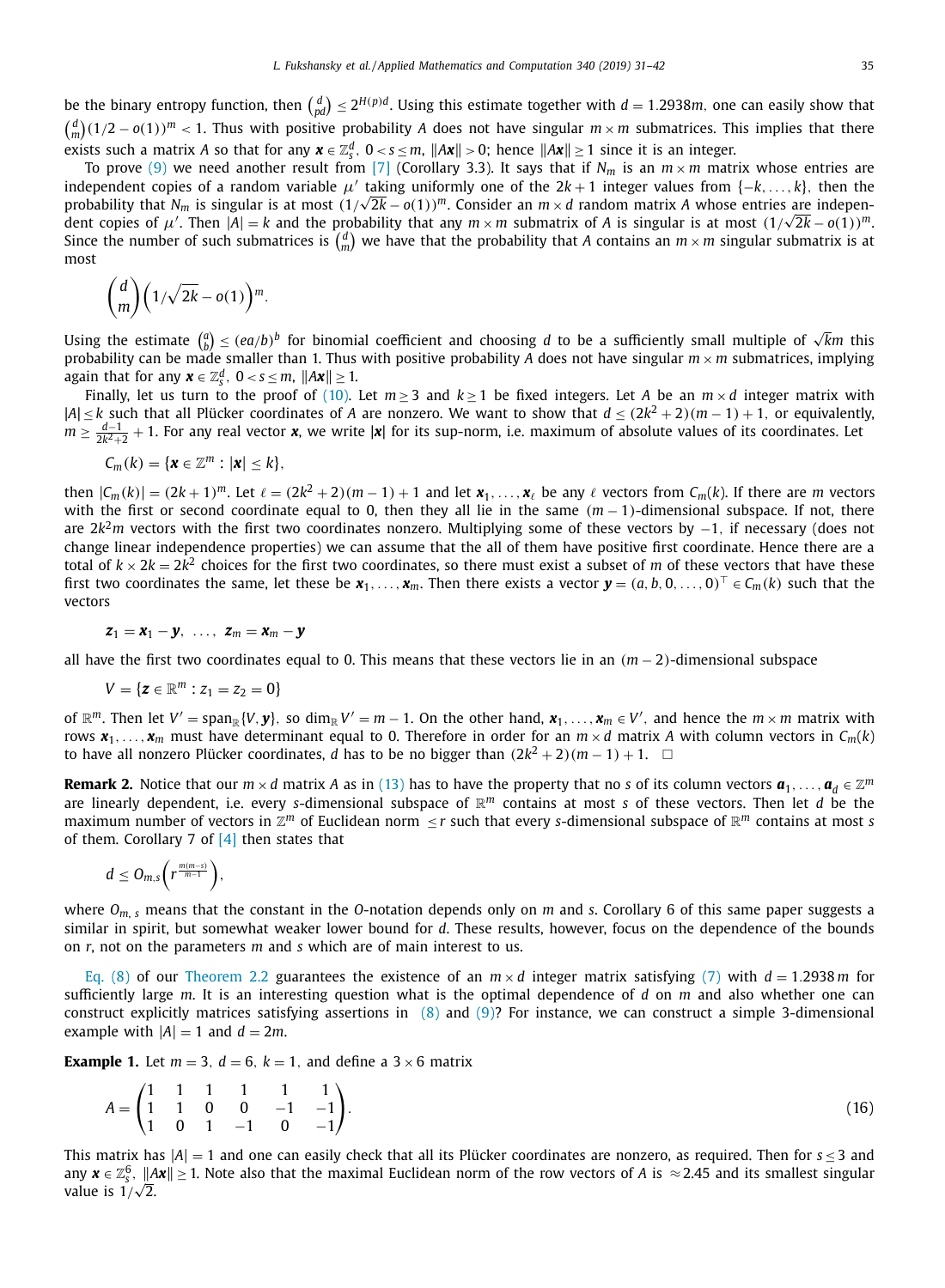#### <span id="page-5-0"></span>**4. Algebraic matrix construction**

Here we extend our construction over number fields, proving [Corollary](#page-2-0) 2.3. Let  $1 \le m \le d$  be rational integers, and let *K* be a number field of degree *m* over  $\mathbb Q$  with embeddings id =  $\sigma_1, \sigma_2, \ldots, \sigma_m$ , where by id we mean the identity map on *K*. Write  $\mathcal{O}_K$  for the ring of algebraic integers of *K*. Let  $d > 1$  and  $\alpha_1, \ldots, \alpha_d \in \mathcal{O}_K$ . Define

$$
A = \begin{pmatrix} \sigma_1(\alpha_1) & \dots & \sigma_1(\alpha_d) \\ \vdots & \dots & \vdots \\ \sigma_m(\alpha_1) & \dots & \sigma_m(\alpha_d) \end{pmatrix}
$$
 (17)

to be an  $m \times d$  matrix over *K*, and for each  $1 \le i \le m$ , let

$$
L_i(x_1,\ldots,x_d) = \sum_{j=1}^d \sigma_i(\alpha_j) x_j \tag{18}
$$

be the linear form with coefficients  $\sigma_i(\alpha_1), \ldots, \sigma_i(\alpha_d)$ , corresponding to the *i*th row of *A*.

**Lemma 4.1.** Let the notation be as above, and suppose that  $\mathcal{Z} \subset \mathbb{Z}^d$  is a signal space such that  $L_1(\mathbf{x}) \neq 0$  for any  $\mathbf{0} \neq \mathbf{x} \in \mathcal{Z}$ . Then *for each*  $\mathbf{x} \in \mathcal{Z}$ ,

$$
||A\mathbf{x}|| \geq \sqrt{m},
$$

*where stands for the usual Euclidean norm.*

**Proof.** Notice that for a vector  $\mathbf{x} \in \mathbb{R}^d$ ,

$$
A\mathbf{x} = (L_1(\mathbf{x}), \ldots, L_m(\mathbf{x}))^\top \implies ||A\mathbf{x}|| = \left(\sum_{i=1}^m |L_i(\mathbf{x})|^2\right)^{1/2}.
$$

For each  $\mathbf{x} \in \mathbb{Z}^d$ ,  $L_i(\mathbf{x}) = \sigma_i(L_1(\mathbf{x})) \in \mathcal{O}_K$ , and hence the field norm  $\mathbb{N}_K$  of  $L_1(\mathbf{x})$  is a rational integer, i.e. unless  $L_1(\mathbf{x}) = 0$ ,

$$
|\mathbb{N}_K(L_1(\bm{x}))| = \prod_{i=1}^m |\sigma_i(L_1(\bm{x}))| = \prod_{i=1}^m |L_i(\bm{x})| \ge 1.
$$
\n(19)

Now suppose  $0 \neq x \in \mathbb{Z}$ , then  $L_1(x) \neq 0$ , and hence  $L_i(x) \neq 0$  for all  $1 \leq i \leq m$ . Then, combining (19) with AM-GM inequality, we obtain:

$$
\frac{1}{m}\sum_{i=1}^{m}|L_i(\mathbf{x})|^2 \ge \left(\prod_{i=1}^{m}|L_i(\mathbf{x})|^2\right)^{1/m} = |\mathbb{N}_K(L_1(\mathbf{x}))|^{\frac{2}{m}} \ge 1.
$$
\n(20)

The result follows.  $\Box$ 

With Lemma 4.1 in mind, we can now propose the following explicit construction. Let  $\alpha_1, \ldots, \alpha_d \in \mathcal{O}_K$  be such that no *m* of them are linearly dependent over Q. For this choice of  $\alpha_i$ 's, let *A* be as in (17) and *L<sub>i</sub>*'s as in (18). Let  $1 \le s \le m$ , then for any  $\mathbf{0} \neq \mathbf{x} \in \mathbb{Z}_s^d$ ,  $L_1(\mathbf{x}) \neq 0$ , and hence Lemma 4.1 implies that

$$
\|\mathbf{A}\mathbf{x}\| \ge \sqrt{m}.\tag{21}
$$

We now want to find specific constructions of such a matrix *A* so that the absolute values of its entries are small. Let us start with a small basis for *K*; we can, for instance take a power basis, i.e. if  $K = \mathbb{Q}(\theta)$  for an algebraic integer  $\theta$ , then

$$
1, \theta, \theta^2, \ldots, \theta^{m-1}
$$

is a basis for *K* over Q. Write  $\theta$  for the column vector  $(1, \theta, \theta^2, \dots, \theta^{m-1})^\top$ . Let *k* be a positive integer and let *B* be a  $d \times m$ matrix with integer entries in the interval [−*k*, *k*] such that all Plücker coordinates of *B* are nonzero; in other words, *B* is the transpose of a matrix of the type we constructed in [Section](#page-3-0) 3. Then define

$$
\boldsymbol{\alpha}=(\alpha_1,\ldots,\alpha_d)=B\boldsymbol{\theta},
$$

and with these  $\alpha_1, \ldots, \alpha_d$  define the matrix *A* as in (17). Notice that *A* is an  $m \times d$  matrix that has precisely the property (21) we need, since  $s \le m$ . Further,

$$
|A| \le m|B||\theta|^{m-1} \le mk|\theta|^{m-1}.
$$

This finishes the construction of matrices *A* as in [Corollary](#page-2-0) 2.3, hence proving this corollary.

**Example 2.** Let  $m = 3$ ,  $d = 6$ , and take  $K = \mathbb{Q}(\theta)$ , where  $\theta = 2^{1/3}$ , then

$$
\boldsymbol{\theta} = \begin{pmatrix} 1 \\ \theta \\ \theta^2 \end{pmatrix}.
$$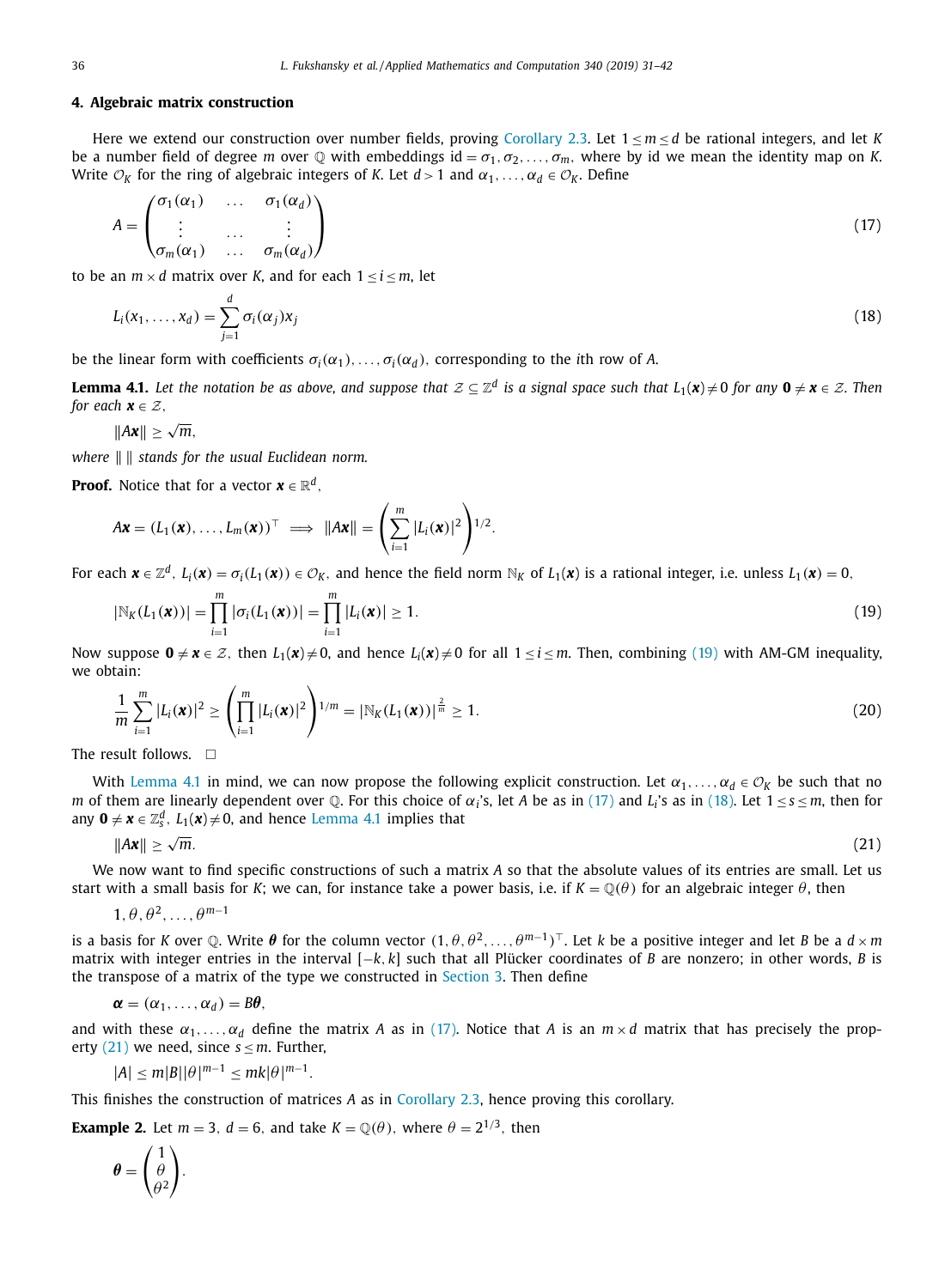<span id="page-6-0"></span>

**Fig. 1.** Reconstruction results for the matrix described in [Example](#page-5-0) 2 using L1-minimization (L1), Orthogonal Matching Pursuit (OMP), Hard Thresholding (HT) and least-squares (LS). Signals were generated with random support, and entries followed a Gaussian distribution with mean 0 and variance  $\sigma^2 = 25$ and were then rounded to the nearest integer. Right: Average (L2) reconstruction error when zero-mean Gaussian noise was added to the measurements  $y = Ax$  before reconstruction, with  $\sigma = 0.5$  (L1 results not shown due to lack of convergence).

Let  $k = 1$  and take *B* to be the transpose of the matrix [\(16\)](#page-4-0) from [Example](#page-4-0) 1, i.e.

| B<br>$=$ | 1 |                | 0 |  |
|----------|---|----------------|---|--|
|          |   | 0              |   |  |
|          |   | $\overline{0}$ |   |  |
|          |   |                | 0 |  |
|          |   |                |   |  |

Define

$$
\boldsymbol{\alpha} = B\boldsymbol{\theta} = (1 + \theta + \theta^2 \quad 1 + \theta \quad 1 + \theta^2 \quad 1 - \theta^2 \quad 1 - \theta \quad 1 - \theta - \theta^2).
$$

The number field *K* has three embeddings, given by  $\theta \mapsto \theta$ ,  $\theta \mapsto \xi \theta$ , and  $\theta \mapsto \xi^2 \theta$ , where  $\xi=e^{\frac{2\pi i}{3}}$  is a third root of unity, i.e.  $\theta$  is mapped to roots of its minimal polynomial by injective field homomorphisms that fix  $\mathbb Q$ . Hence we get the following  $3 \times 6$  matrix, as in [\(17\):](#page-5-0)

$$
A = \begin{pmatrix} 1+\theta+\theta^2 & 1+\theta & 1+\theta^2 & 1-\theta^2 & 1-\theta & 1-\theta-\theta^2 \\ 1+\xi\theta+\xi^2\theta^2 & 1+\xi\theta & 1+\xi^2\theta^2 & 1-\xi^2\theta^2 & 1-\xi\theta & 1-\xi\theta-\xi^2\theta^2 \\ 1+\xi^2\theta+\xi\theta^2 & 1+\xi^2\theta & 1+\xi\theta^2 & 1-\xi\theta^2 & 1-\xi^2\theta & 1-\xi^2\theta-\xi\theta^2 \end{pmatrix}
$$

with  $|A| \leq 3\sqrt[3]{2}$  and  $||Ax|| \geq \sqrt{3}$  for every  $x \in \mathbb{Z}_s^6$ ,  $s \leq 3$ .

**Remark 3.** Note that every 3-column submatrix of this matrix *A* is full-rank, and so the matrix contains no 3-sparse signal **REINATRES.** Note that every 5-column submatrix of this matrix A is fun-failk, and so the matrix contains no 5-sparse signal<br>(integer or real-valued) in its null-space. However, the smallest singular value of this matrix only guarantee the norm bound for integer valued signals. Fig. 1 shows results for classical methods and their reconstruction performance using this matrix. These methods include L1-minimization [\[8\],](#page-10-0) Orthogonal Matching Pursuit (OMP) [\[23\],](#page-11-0) simple least-squares (LS solves min<sub>z</sub>  $\|Az - b\|$ ), and simple Hard Thresholding (which estimates the support as the largest [in magnitude] entries of *ATb* and then applies least-squares using that submatrix). These plots highlight the fact that although theoretical reconstruction is guaranteed, novel (efficient) reconstruction methods need to be created for these types of matrices and signals.

**Remark 4.** Let us remark on how we would use [Lemma](#page-5-0) 4.1 in practice to guarantee robust recovery of sparse signals. We will continue the illustration with [Example](#page-5-0) 2 for concreteness. Note that this example constructs a 3 × 6 matrix *A* with bounded entries such that for any non-zero  $y \in \mathbb{Z}_3^6$  we guarantee that  $||Ay|| \ge \sqrt{3}$ . So, let  $x \in \mathbb{Z}_1^6$  be given, and take noisy measurements  $\mathbf{b} = A\mathbf{x} + \mathbf{e}$  where the noise obeys  $\|\mathbf{e}\| < \frac{\sqrt{3}}{2} \approx 0.866$ . Now, suppose we attempt to recover *x* by (again, inefficiently) selecting the 1-sparse integer vector  $\hat{x}$  that minimizes  $\|\hat{b} - A\hat{x}\|$ :

$$
\hat{\boldsymbol{x}} := \mathrm{argmin}_{\boldsymbol{y} \in \mathbb{Z}_1^6} \|\boldsymbol{b} - A \boldsymbol{y}\|.
$$

Then we have  $\bm{x} - \hat{\bm{x}} \in \mathbb{Z}_2^6 \subset \mathbb{Z}_3^6$  and  $\|\bm{A}\bm{x} - \bm{A}\hat{\bm{x}}\| \leq \|\bm{b} - \bm{A}\bm{x}\| + \|\bm{b} - \bm{A}\hat{\bm{x}}\| < \frac{\sqrt{3}}{2} + \frac{\sqrt{3}}{2} = \sqrt{3}.$  But by the construction of  $A$  this must mean that  $\hat{x} = x$ , so we have reconstructed x exactly. See [Fig.](#page-7-0) 2 for reconstruction results (using the inefficient CVP method), the an that  $x = x$ , so we have reconstructed x exactly. See Fig. 2 for recontributions we seem to tolerate noise slightly above this value of  $\sqrt{3}/2$ .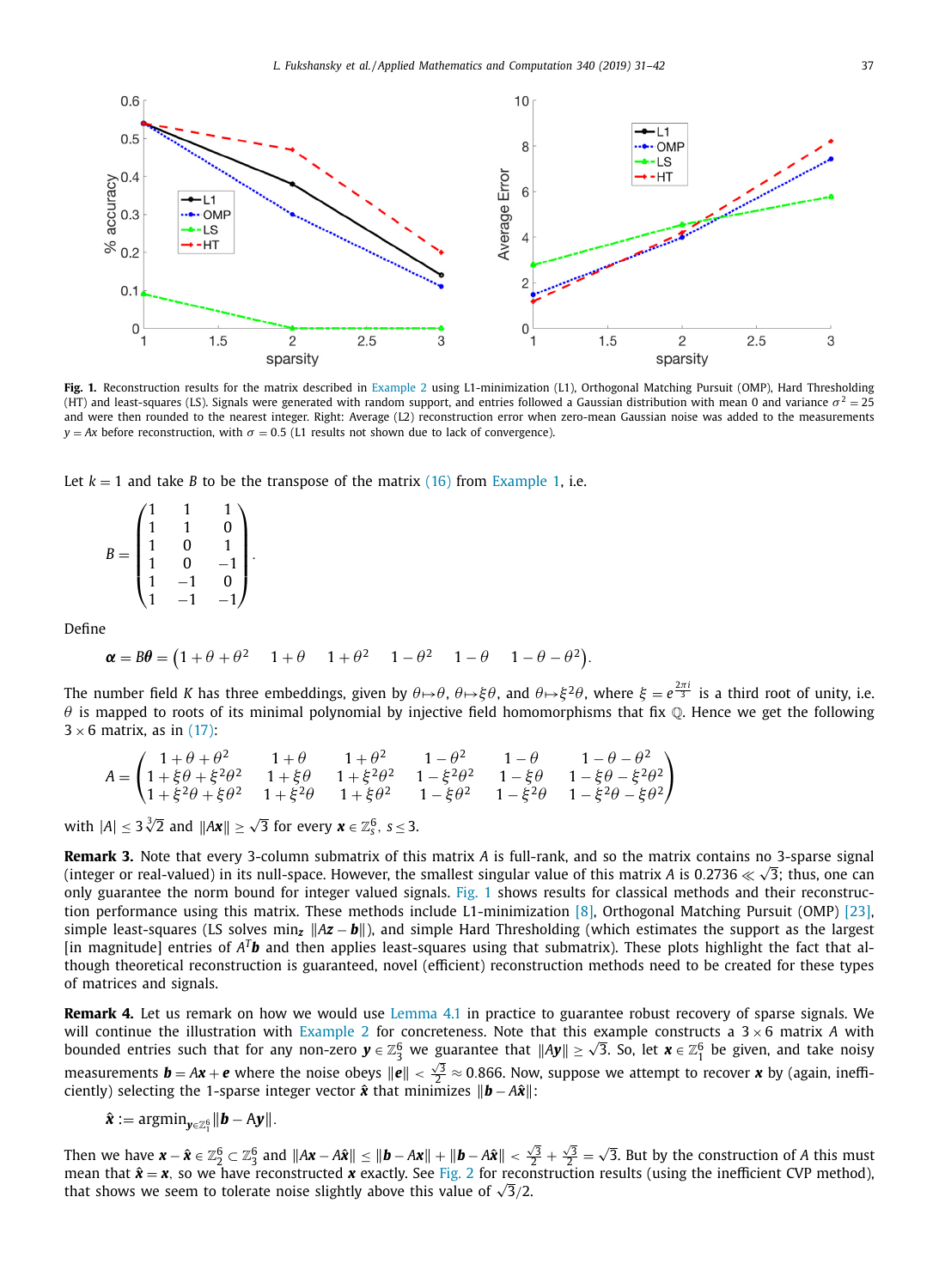<span id="page-7-0"></span>

**Fig. 2.** Reconstruction results for the matrix described in [Example](#page-5-0) 2 using brute force closest vector problem (CVP) approach. Signals were generated with random support, and entries were integers uniform between −1 and 1 (left) or −5 and 5 (right). Gaussian noise was added to the measurements *y* = *Ax* before reconstruction, at various levels. Note that our theory for this 3 × 6 matrix only guarantees exact reconstruction of *s* = 1-sparse signals and for noise at most <sup>√</sup> 3/2 ≈ 0.866 (see [Remark](#page-6-0) 4). Our experiments seem to show success slightly beyond this guarantee.

**Remark 5.** It is also possible to construct a  $1 \times d$  algebraic matrix *A* with *Ax* bounded away from 0 for integer signals, but with the bound depending on *x* and *d*. Specifically, if *K* is a number field of degree *d* with real algebraic numbers

$$
1=\alpha_1,\alpha_2,\ldots,\alpha_d\in K
$$

forming a Q-basis for *K*, let  $A = (\alpha_1 \dots \alpha_d)$  be the corresponding  $1 \times d$  matrix. Let  $1 \le s \le d$ . Then for any  $\mathbf{0} \neq \mathbf{x} \in \mathbb{Z}_s^d$ ,

$$
|A\mathbf{x}| > \frac{1}{C_s |\mathbf{x}|^d},
$$

where  $C_s$  is an explicit constant depending on *s*, *d*, and  $\alpha_1, \ldots, \alpha_d$ . This result follows from the argument of [Section](#page-3-0) 3 of [\[15\],](#page-10-0) essentially constructing a class of badly approximable linear forms. More information on such linear forms can be found in  $[21]$ , pp. 36–46. For some more recent information on this subject see, for instance  $[6]$ .

## **5. Reconstruction algorithm**

Let us also say a few words about the reconstruction algorithm for our matrix construction in the situation when  $s =$ *m*. First recall the Closest Vector Problem (CVP) in some *n*-dimensional Euclidean space R*n*. This is an algorithmic lattice problem, which on the input takes a matrix  $C \in GL_n(\mathbb{R})$  and a point  $\mathbf{v} \in \mathbb{R}^n$  and on the output returns a point  $\mathbf{x}$  in the lattice  $\Lambda := C\mathbb{Z}^n$  such that

 $\|\mathbf{x} - \mathbf{y}\| = \min\{\|\mathbf{z} - \mathbf{y}\| : \mathbf{z} \in \Lambda\}.$ 

Let the notation be as above with  $s = m$ , and A be an  $m \times d$  matrix with no m column vectors linearly dependent, so that for all  $\boldsymbol{x} \in \mathbb{Z}_m^d$ ,

 $||Ax|| > \alpha$ 

for some real  $\alpha > 0$ . Let  $\mathcal J$  be the set of all cardinality  $m$  subsets of  $[d] = \{1, \ldots, d\}$ , then  $|\mathcal J| = {d \choose m}$ . For each  $I \in \mathcal J$ , let  $A$ be the  $m \times m$  submatrix of A indexed by the elements of *I* and let  $\Lambda_I = A_I \mathbb{Z}^s$  be the corresponding lattice of rank  $m$  in  $\mathbb{R}^m$ . Suppose now that  $\boldsymbol{x} \in \mathbb{Z}_m^d$ , then  $A\boldsymbol{x}$  is a vector in some  $\Lambda_I$ . Let us write

$$
\mathcal{J} = \{I_1, \ldots, I_t\},\
$$

where  $t = \binom{d}{m}$ . Given a CVP oracle, we can propose the following reconstruction algorithm for our problem. **Reconstruction algorithm.**

- 1. *Input:* A vector  $\mathbf{y} = A\mathbf{x} + \mathbf{e}$  for some  $\mathbf{x} \in \mathbb{Z}_m^d$  and error  $\mathbf{e} \in \mathbb{R}^m$  with  $\|\mathbf{e}\| < \alpha/2$ .
- 2. *CVP*: Make *t* calls to the CVP oracle in  $\mathbb{R}^m$  with the input  $\Lambda_{I_j}$  and  $\bm{y}$  for each  $1 \leq j \leq t$ ; let

 $\mathbf{z}_1 \in \Lambda_{I_1}, \ldots, \mathbf{z}_t \in \Lambda_{I_t}$ 

be the vectors returned.

3. *Comparison:* Out of  $z_1, \ldots, z_t$ , pick  $z_i$  such that

$$
\|\bm{z}_i-\bm{y}\|<\alpha/2.
$$

By our construction, there can be only one such vector.

- 4. *Matrix inverse:* Compute (*AI i* )<sup>−</sup>1.
- 5. *Reconstruction:* Take  $\boldsymbol{x} = (A_{I_i})^{-1} \boldsymbol{z}_i$ .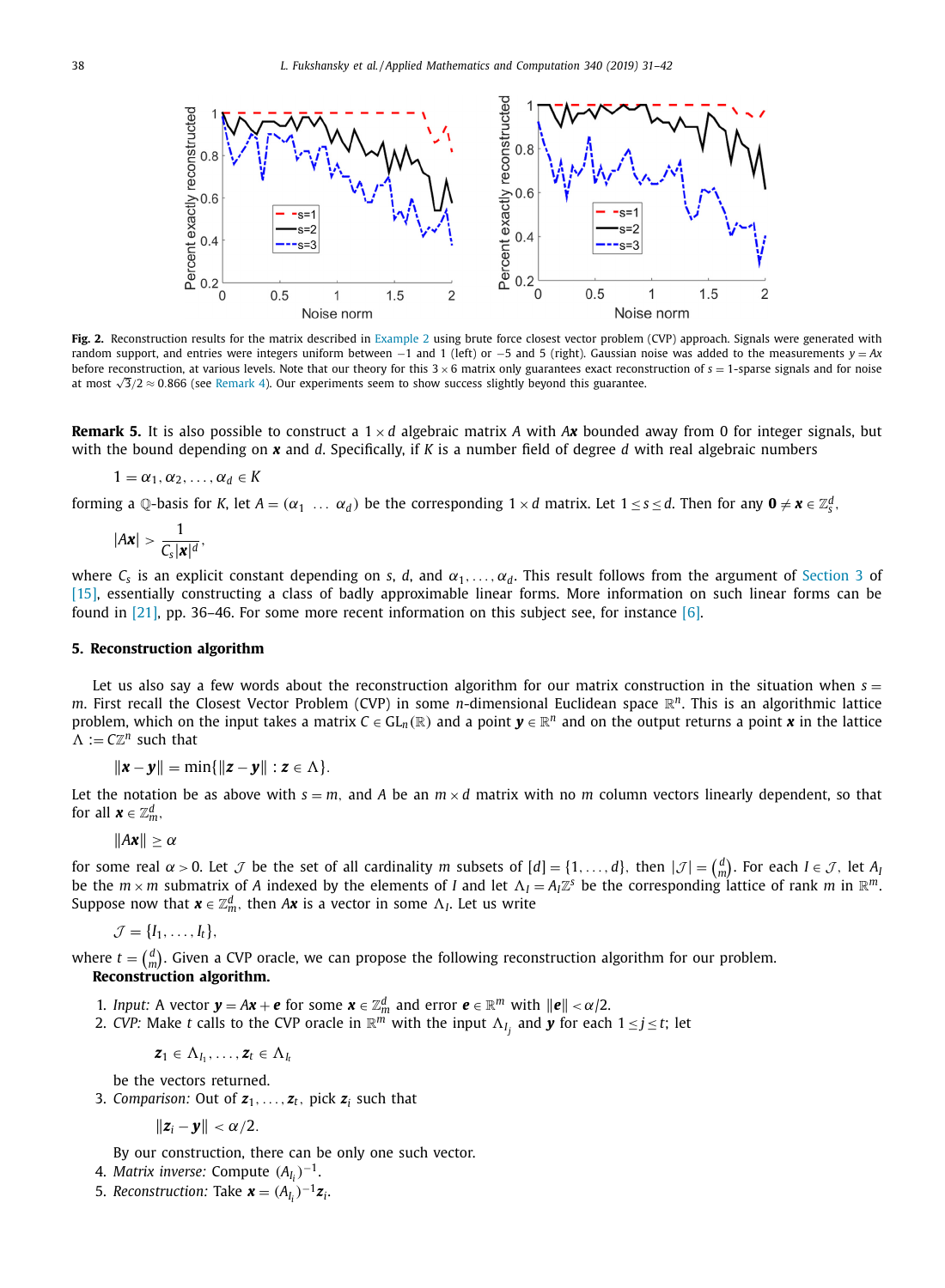<span id="page-8-0"></span>On the other hand, suppose we had an oracle for a reconstruction algorithm with the error bound  $\alpha$ , call it RA. Given a point *y* ∈ R*m*, make a call to RA oracle, returning a vector *x* ∈ Z*<sup>d</sup> <sup>m</sup>*. Compute *z* = *Ax*, then *z* is in one of the lattices  $\Lambda_{I_1}, \ldots, \Lambda_{I_t}$ , and, assuming that  $\|\mathbf{z} - \mathbf{y}\| < \alpha/2$ , we have

$$
\|\mathbf{z}-\mathbf{y}\|=\min\left\{\|\mathbf{u}-\mathbf{y}\|:\mathbf{u}\in\bigcup_{j=1}^t\Lambda_{I_j}\right\}.
$$

Hence  $z$  is a CVP solution for  $y$  in  $\bigcup_{j=1}^t\Lambda_{I_j}.$  In other words, the problem of reconstructing the sparse signal from the image under such a matrix *A* in R*<sup>m</sup>* has essentially the same computational complexity as CVP in R*m*. It is known [\[18\]](#page-11-0) that CVP in  $\mathbb{R}^m$  can be solved by a deterministic  $O(2^{2m})$  time and  $O(2^m)$  space algorithm, or by a randomized  $2^{m+o(m)}$ -time and space algorithm [\[1\],](#page-10-0) which gives an idea of the complexity of our reconstruction algorithm. Classical compressed sensing methods offer far more efficient complexity, but also require the sparsity level *s* to be much less than *m*. Our framework allows any  $s \leq m$ , which is a much taller order.

### **6. Sparse geometry of numbers**

In this section we prove [Theorem](#page-2-0) 2.4. We first recall Minkowski's Convex Body Theorem.

**Theorem 6.1.** Let V be an m-dimensional subspace of  $\mathbb{R}^d$ ,  $1 \le m \le d$ . Let M be a convex **0**-symmetric body in V and let  $\Lambda \subset V$  be *a* lattice of full rank. Suppose that  $Vol_m(M) \geq 2^m$  det  $\Lambda$ . Then  $M \cap \Lambda$  contains a nonzero point.

Let us also recall Vaaler's cube-slicing inequality (see Corollary to Theorem 1 of  $[25]$ ).

**Lemma 6.2.** Let  $C^d(1)$  be a cube of sidelength 1 centered at the origin in  $\mathbb{R}^d$ , i.e.

 $C^d(1) = \{ \mathbf{x} \in \mathbb{R}^d : |x_i| \leq 1/2 \; \forall \; 1 \leq i \leq d \}.$ 

Let V be an m-dimensional subspace of  $\mathbb{R}^d$ ,  $m \le d$ . Then the m-dimensional volume of the section  $C_d(1) \cap V$  is

 $Vol_m(\mathcal{C}_d(1) \cap V) \geq 1.$ 

We can use this lemma to prove a sparse version of Minkowski's Convex Body Theorem for parallelepipeds. As in [Section](#page-3-0) 3, we write  $[d] = \{1, \ldots, d\}$ , and whenever *A* is a matrix with *d* columns, we write *A<sub>I</sub>* for the submatrix of *A* consisting of columns indexed by  $I \subset [d]$ .

**Proposition 6.3.** Let  $m \le d$  be positive integers. Let  $A \in GL_d(\mathbb{R})$ , and let  $P_A = AC^d(1)$ . Assume that for some  $I \subset [d]$  with  $|I| = m$ ,

$$
\sqrt{|\det(A_I^{\top} A_I)|} \ge 2^m. \tag{22}
$$

*Then*  $P_A$  *contains a nonzero point of*  $\mathbb{Z}_m^d$ .

**Proof.** Let  $I \subset [d]$  with  $|I| = m$  satisfy (22), and define

$$
V_I = \{ \mathbf{x} \in \mathbb{R}^d : x_j = 0 \ \forall \ j \notin I \},\
$$

hence  $V_I$  is an *m*-dimensional coordinate subspace of  $\mathbb{R}^d$ . Then

$$
A(\mathcal{C}^d(1)\cap A^{-1}V_I)=P_A\cap V_I,
$$

and the *m*-dimensional volume of the section  $P_A \cap V_I$  is

$$
\text{Vol}_m(P_A \cap V_I) = \sqrt{|\det(A_I^{\top} A_I)|} \text{ Vol}_m(\mathcal{C}^d(1) \cap A^{-1} V_I) \geq \sqrt{|\det(A_I^{\top} A_I)|} \geq 2^m,
$$

by Lemma 6.2. Now notice that  $P_A \cap V_I$  is a convex **0**-symmetric set in  $V_I$ . Let  $\Lambda_I = V_I \cap \mathbb{Z}^d$  be the full-rank integer lattice in *V*<sub>I</sub>, so det  $\Lambda$ <sub>I</sub> = 1. Hence, by Theorem 6.1,  $P_A \cap V_I$  contains a nonzero point of  $\Lambda$ <sub>I</sub>. Since  $\Lambda$ <sub>I</sub>  $\subset \mathbb{Z}_m^d$ , this means that  $P_A$  contains a nonzero point of  $\mathbb{Z}_m^d$ .  $\Box$ 

We can now prove a sparse version of Minkowski's Linear Forms Theorem.

**Theorem 6.4.** *Let*  $m \le d$  *be positive integers and*  $B \in GL_d(\mathbb{R})$ *. For each*  $1 \le i \le d$ *, let* 

$$
L_i(X_1,\ldots,X_d)=\sum_{j=1}^d b_{ij}X_j
$$

be the linear form with entries of the ith row of B for its coefficients. Let  $c_1, \ldots, c_d$  be positive real numbers such that for some *I* = {1 ≤ *j*<sub>1</sub> < ··· < *j*<sub>*m*</sub> ≤ *d*} ⊂ [*d*],

$$
c_{j_1} \dots c_{j_m} \ge \left| \det \left( (B^{-1})_I^\top (B^{-1})_I \right) \right|^{-1/2}.
$$
 (23)

$$
(22)
$$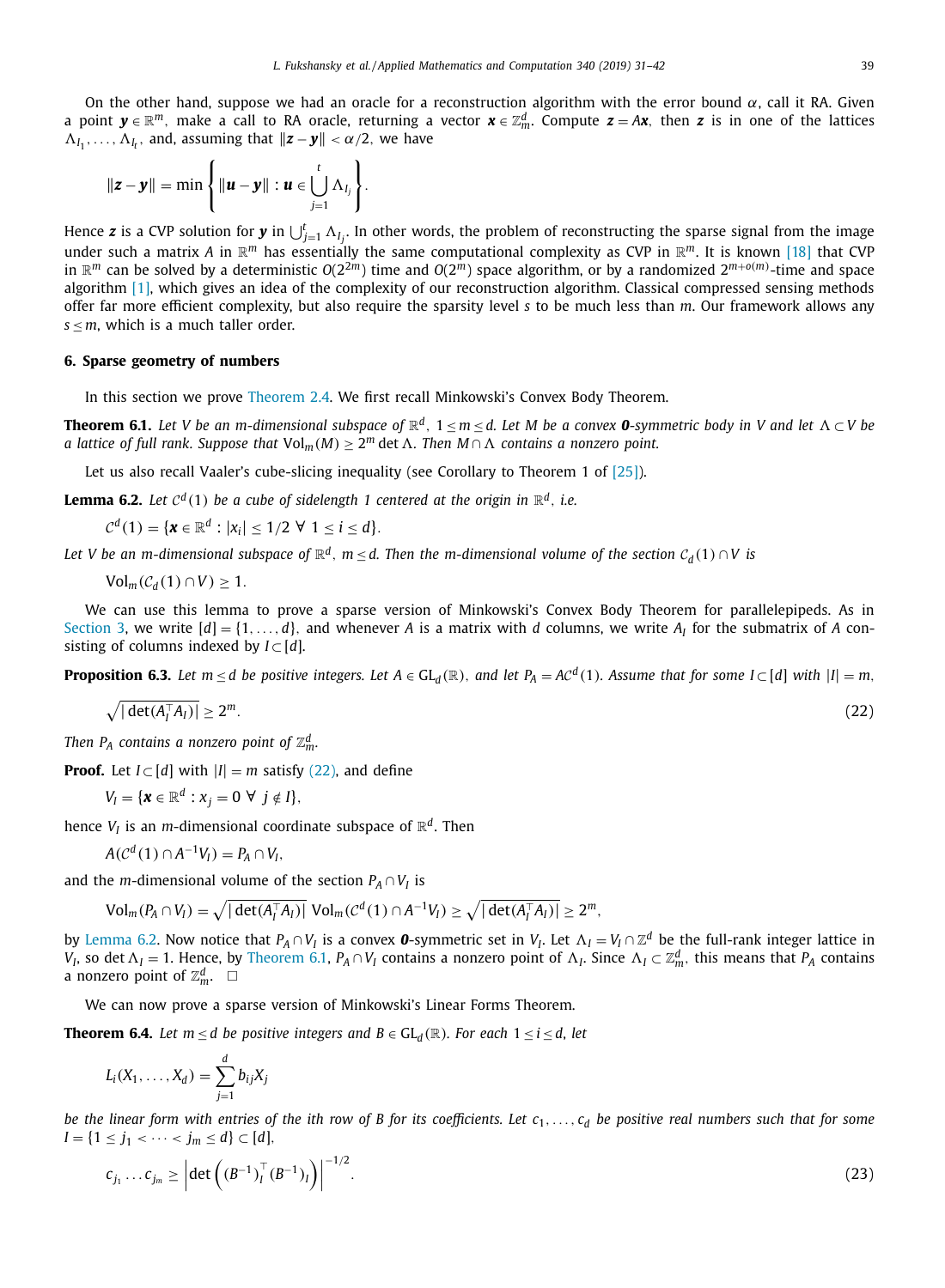*Then there exists a nonzero point*  $\boldsymbol{x} \in \mathbb{Z}_m^d$  *such that* 

$$
|L_{j_i}(\mathbf{x})| \leq c_{j_i} \tag{24}
$$

*for each*  $1 \le i \le m$ .

**Proof.** Define a *d* × *d* diagonal matrix *D* with diagonal entries  $2c_1, \ldots, 2c_d$ , and let  $A = B^{-1}D$ . Then

 $P_A = AC^d(1) = \{x \in \mathbb{R}^d : |L_i(x)| < c_i \ \forall \ 1 < i < d\}.$ 

Let *I* ⊂ [*d*] with  $|I| = m$  satisfy [\(23\),](#page-8-0) and let *D*(*I*) be the  $m \times m$  diagonal matrix with diagonal entries  $2c_j$ , ...,  $2c_{j_m}$ . Notice that  $A_I = (B^{-1})_I D(I)$ , so

$$
A_I^{\top} A_I = D(I) \big( (B^{-1})_I^{\top} (B^{-1})_I \big) D(I).
$$

Since det  $D(I) = 2^m c_{j_1} \dots c_{j_m}$ , [\(23\)](#page-8-0) implies that

$$
\sqrt{|\det(A_I^{\top} A_I)|} = (\det D(I))\sqrt{|\det((B^{-1})_I^{\top} (B^{-1})_I)|} \ge 2^m.
$$

Hence, by [Proposition](#page-8-0) 6.3, there exists a nonzero point  $\boldsymbol{x} \in P_A \cap \mathbb{Z}_m^d$ , i.e.  $\boldsymbol{x}$  satisfies (24).  $\Box$ 

**Corollary 6.5.** Let A be an  $m \times d$  real matrix of rank  $m \le d$ . Let  $B \in GL_d(\mathbb{R})$  be a matrix whose first m rows are the rows of A. *Let I* = {1, . . . , *m*}. Then there exists a nonzero point  $\boldsymbol{x} \in \mathbb{Z}_m^d$  such that

$$
\|A\mathbf{x}\| \leq \sqrt{m} \Big| \det \big( (B^{-1})_I^\top (B^{-1})_I \big) \Big|^{-1/2m}.
$$

**Proof.** For each  $1 \le i \le m$  let

$$
c_i = \left| \det \left( (B^{-1})_I^\top (B^{-1})_I \right) \right|^{-1/2m},
$$

so  $c_1 ... c_m = | \det ((B^{-1})_I^{\top} (B^{-1})_I ) |$  $-1/2$ . Then by [Theorem](#page-8-0) 6.4, for some point  $\boldsymbol{x} \in \mathbb{Z}_m^d$  inequality (24) holds with each  $j_i = i$ , and so

$$
||A\mathbf{x}||^2 = \sum_{i=1}^m L_i(\mathbf{x})^2 \le m \left| \det \left( (B^{-1})_I^\top (B^{-1})_I \right) \right|^{-1/m}.
$$

This completes the proof.  $\Box$ 

**Remark 6.** Let the notation be as in Corollary 6.5 above. If we write  $\mathfrak{I}_d$  and  $\mathfrak{I}_m$  for the  $d \times d$  and  $m \times m$  identity matrices, respectively, then  $BB^{-1} = \mathfrak{I}_d$ , and so  $A(B^{-1})_I = \mathfrak{I}_m$ . Using Cauchy-Binet formula, we have

$$
1 = \det(A(B^{-1})_I) = \sum_{J \subset [d], |J| = m} \det(A_J) \det(((B^{-1})_I)^\top)_J),
$$

while

$$
\det\left((B^{-1})_I^\top(B^{-1})_I\right) = \sum_{J \subset [d], |J| = m} \det(((B^{-1})_I)^\top)_J)^2.
$$

**Proof of [Theorem](#page-2-0) 2.4.** Theorem 2.4 now follows from Corollary 6.5. □

We will now give a few examples of matrices with column vectors having equally large sup-norms for which the bound of [Theorem](#page-2-0) 2.4 is better than the naive bound [\(11\).](#page-2-0)

**Example 3.** We use notation of [Theorem](#page-2-0) 2.4. Let  $d = 5$ ,  $m = 3$ , and let

$$
A_1 = \begin{pmatrix} 15 & 15 & 4 & 13 & 15 \\ 2 & -1 & -15 & 2 & -13 \\ -13 & 2 & 1 & -15 & 4 \end{pmatrix},
$$

then

$$
A'_1=\begin{pmatrix} 3392/3905 & 23/355 & 3021/3905 \\ -1949/2130 & 3/710 & -1697/2130 \\ -6409/9372 & -19/284 & -5647/9372 \\ -6407/9372 & -17/284 & -6353/9372 \\ 13869/15620 & 1/1420 & 12047/15620 \end{pmatrix},
$$

and so the bound of  $(12)$  is 8.375..., which is better than 25.980..., the bound given by  $(11)$ . Let  $d = 6$ ,  $m = 3$ , and let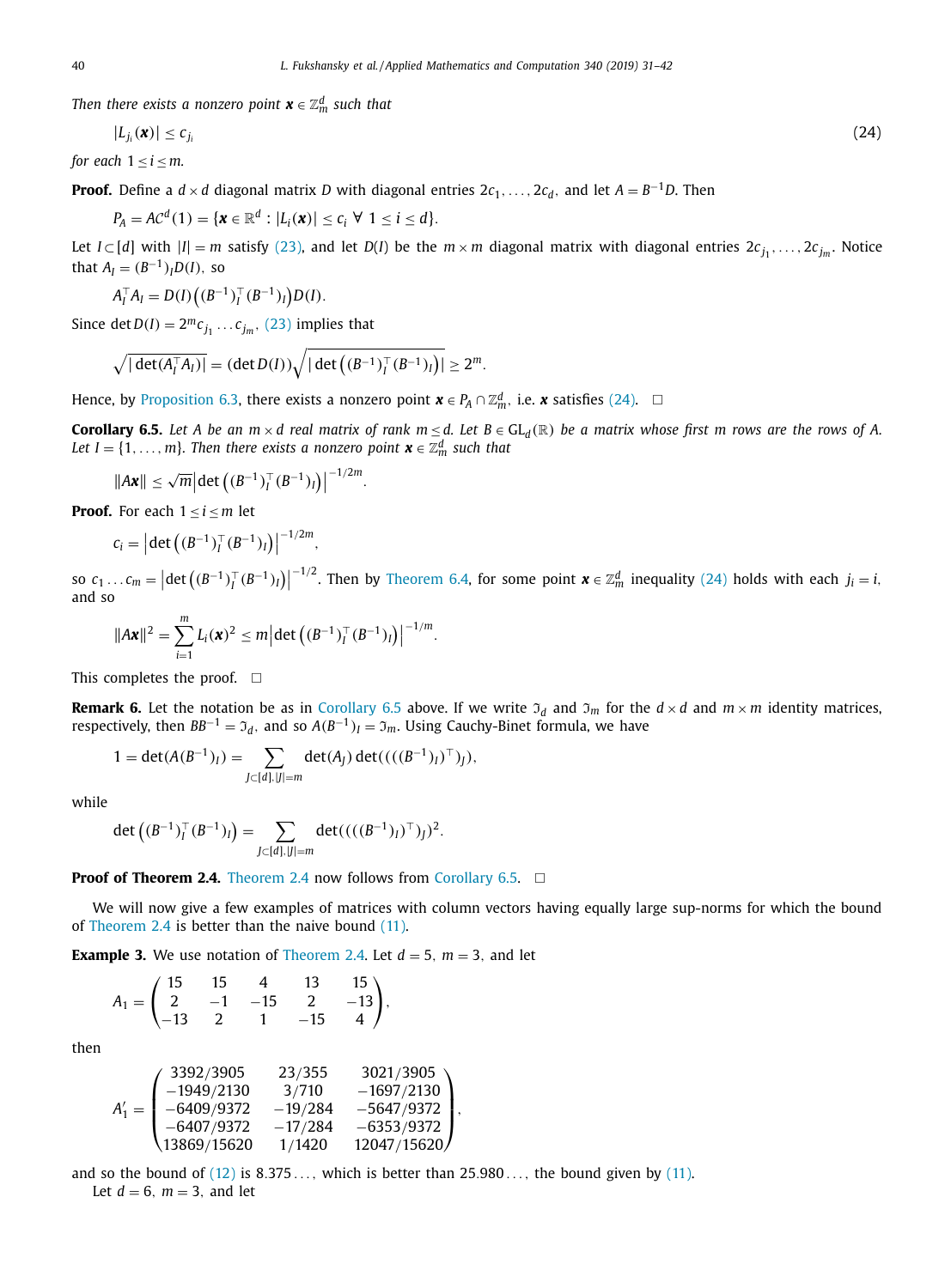<span id="page-10-0"></span>
$$
A_2=\left(\begin{array}{cccccccc}50000&20&40&3&-50000&30\\-1&-50000&20&40&4&-50000\\-50000&-1&-50000&-50000&20&40\end{array}\right),
$$

then

$$
A_2'=\left(\begin{array}{cccc} \frac{3907968052500399551464}{269371733228769889476945} & \frac{782608564652549551187}{53874346665753977895389} & \frac{60146658957656226816}{4144180512750305991953} \\\\ \frac{593868225682933391}{107748693331507955790778} & -\frac{780555233932686945}{53874346665753977895389} & \frac{228170646389544932}{4144180512750305991953} \\\\ \frac{31214424035248447494619}{2154973866630159115815560} & -\frac{3129803777458426735103}{2154973866630159115815560} & -\frac{240538498302920543093}{16576722051001223967812} \\\\ \frac{31195662429419099248023}{2154973866630159115815560} & \frac{14067072993904685}{215497386663015911581556} & -\frac{6446699511344665}{376743682977300544723} \\\\ \frac{31195662429419099248023}{2154973866630159115815560} & \frac{3127927852920367185691}{215497386663015911581556} & \frac{240394120545528419881}{165767220510012
$$

and so the bound of  $(12)$  is 7651.170..., which is better than 86602.540..., the bound given by  $(11)$ . Let  $d = 8$ ,  $m = 4$ , and let

| $A_3 = \begin{pmatrix} 6 & 13 & 13 & 11 & 6 & 12 & 11 & 10 \\ 7 & 12 & 6 & 13 & 7 & 11 & 11 & 9 \\ 8 & 11 & 12 & 9 & 12 & 12 & 12 & 11 \\ 13 & 10 & 7 & 8 & 13 & 13 & 13 & 13 \end{pmatrix},$ |  |  |  |  |  |
|-----------------------------------------------------------------------------------------------------------------------------------------------------------------------------------------------|--|--|--|--|--|
|                                                                                                                                                                                               |  |  |  |  |  |
|                                                                                                                                                                                               |  |  |  |  |  |
|                                                                                                                                                                                               |  |  |  |  |  |

then

$$
A'_3=\left(\begin{array}{cccc} -736/1859 & 1865/5577 & 566/1859 & -661/1859 \\ 1990/1859 & 328/1859 & -3844/1859 & 1277/1859 \\ -1635/1859 & 646/1859 & 2495/1859 & -1577/1859 \\ -3015/1859 & 4273/5577 & 4021/1859 & -2584/1859 \\ 1499/1859 & -1654/5577 & -2350/1859 & 1273/1859 \\ 1228/169 & -2117/507 & -1523/169 & 1045/169 \\ -5605/1859 & 2243/1859 & 8286/1859 & -4218/1859 \\ -7461/1859 & 11917/5577 & 9390/1859 & -6289/1859 \end{array}\right),
$$

and so the bound of  $(12)$  is 2.412..., which is better than 26, the bound given by  $(11)$ .

### **Acknowledgements**

The authors thank the reviewers and editor for thoughtful reading of the manuscript. Fukshansky acknowledges support of the Simons [Foundation](https://doi.org/10.13039/100000893) grant #519058. Needell acknowledges support of NSF CAREER DMS #1348721, NSF BIGDATA DMS #1740325, and MSRI NSF DMS #1440140. Sudakov acknowledges support of [SNSF](https://doi.org/10.13039/501100001711) grant 200021–175573.

#### **References**

- [1] D. [Aggarwal,](http://refhub.elsevier.com/S0096-3003(18)30646-5/sbref0001) D. [Dadush,](http://refhub.elsevier.com/S0096-3003(18)30646-5/sbref0001) N. [Stephens-Davidowitz,](http://refhub.elsevier.com/S0096-3003(18)30646-5/sbref0001) Solving the closest vector problem in 2*<sup>n</sup>* time the discrete Gaussian strikes again!, in: Proceedings of the IEEE 56th Annual Symposium on Foundations of Computer Science – FOCS, IEEE Computer Society, Los Alamitos, CA, 2015, pp. 563–582.
- [2] N. [Alon,](http://refhub.elsevier.com/S0096-3003(18)30646-5/sbref0002) Combinatorial [Nullstellensatz,](http://refhub.elsevier.com/S0096-3003(18)30646-5/sbref0002) Combin. Probab. Comput. 8 (1–2) (1999) 7–29.
- [3] N. [Alon,](http://refhub.elsevier.com/S0096-3003(18)30646-5/sbref0003) J.H. [Spencer,](http://refhub.elsevier.com/S0096-3003(18)30646-5/sbref0003) The Probabilistic Method, third ed., [Wiley-Interscience,](http://refhub.elsevier.com/S0096-3003(18)30646-5/sbref0003) 2008.
- [4] M. [Balko,](http://refhub.elsevier.com/S0096-3003(18)30646-5/sbref0004) J. [Cibulka,](http://refhub.elsevier.com/S0096-3003(18)30646-5/sbref0004) P. [Valtr,](http://refhub.elsevier.com/S0096-3003(18)30646-5/sbref0004) Covering lattice points by subspaces and counting [point-hyperplane](http://refhub.elsevier.com/S0096-3003(18)30646-5/sbref0004) incidences, in: B. Aronov, M.J. Katz (Eds.), Proceedings of the 33rd International Symposium on Computational Geometry (SoCG). Leibniz International Proceedings in Informatics Schloss Dagstuhl – Leibniz-Zentrum fur Informatik, Dagstuhl Publishing, Germany, 2017.
- [5] T. [Blumensath,](http://refhub.elsevier.com/S0096-3003(18)30646-5/sbref0005) M.E. [Davies,](http://refhub.elsevier.com/S0096-3003(18)30646-5/sbref0005) Iterative hard [thresholding](http://refhub.elsevier.com/S0096-3003(18)30646-5/sbref0005) for compressed sensing, Appl. Comput. Harmon. A. 27 (3) (2009) 265–274.
- [6] M.A. [Bennett,](http://refhub.elsevier.com/S0096-3003(18)30646-5/sbref0006) Simultaneous rational [approximation](http://refhub.elsevier.com/S0096-3003(18)30646-5/sbref0006) to binomial functions, Trans. Amer. Math. Soc. 348 (5) (1996) 1717–1738.
- [7] J. [Bourgain,](http://refhub.elsevier.com/S0096-3003(18)30646-5/sbref0007) V. [Vu,](http://refhub.elsevier.com/S0096-3003(18)30646-5/sbref0007) P.M. [Wood,](http://refhub.elsevier.com/S0096-3003(18)30646-5/sbref0007) On the singularity [probability](http://refhub.elsevier.com/S0096-3003(18)30646-5/sbref0007) of discrete random matrices, J. Funct. Anal. 258 (2) (2010) 559–603.
- [8] E.J. [Candès,](http://refhub.elsevier.com/S0096-3003(18)30646-5/sbref0008) J. [Romberg,](http://refhub.elsevier.com/S0096-3003(18)30646-5/sbref0008) T. [Tao,](http://refhub.elsevier.com/S0096-3003(18)30646-5/sbref0008) Stable signal recovery from incomplete and inaccurate [measurements,](http://refhub.elsevier.com/S0096-3003(18)30646-5/sbref0008) Commun. Pur. Appl. Math. 59 (8) (2006) 1207–1223.
- [9] E. [Candes,](http://refhub.elsevier.com/S0096-3003(18)30646-5/sbref0009) M. [Rudelson,](http://refhub.elsevier.com/S0096-3003(18)30646-5/sbref0009) T. [Tao,](http://refhub.elsevier.com/S0096-3003(18)30646-5/sbref0009) R. [Vershynin,](http://refhub.elsevier.com/S0096-3003(18)30646-5/sbref0009) Error correction via linear [programming,](http://refhub.elsevier.com/S0096-3003(18)30646-5/sbref0009) in: Proceedings of the 46th Annual IEEE Symposium on Foundations of Computer Science (FOCS), IEEE, 2005, pp. 668–681.
- [10] E.J. [Candès,](http://refhub.elsevier.com/S0096-3003(18)30646-5/sbref0010) T. [Tao,](http://refhub.elsevier.com/S0096-3003(18)30646-5/sbref0010) Decoding by linear [programming,](http://refhub.elsevier.com/S0096-3003(18)30646-5/sbref0010) IEEE T. Inform. Theory 51 (2005) 4203–4215.
- [11] M.A. [Davenport,](http://refhub.elsevier.com/S0096-3003(18)30646-5/sbref0011) J. [Romberg,](http://refhub.elsevier.com/S0096-3003(18)30646-5/sbref0011) An overview of low-rank matrix recovery from incomplete [observations,](http://refhub.elsevier.com/S0096-3003(18)30646-5/sbref0011) IEEE J. Sel. Top. Signal Process. 10 (4) (2016) 608–622.
- [12] D.L. [Donoho,](http://refhub.elsevier.com/S0096-3003(18)30646-5/sbref0012) J. [Tanner,](http://refhub.elsevier.com/S0096-3003(18)30646-5/sbref0012) Counting the faces of [radomly-projected](http://refhub.elsevier.com/S0096-3003(18)30646-5/sbref0012) hypercubes and orthants, with applications, J. Amer. Math. Soc. 22 (1) (2009) 1–53.
- [13] Y.C. [Eldar,](http://refhub.elsevier.com/S0096-3003(18)30646-5/sbref0013) G. [Kutyniok,](http://refhub.elsevier.com/S0096-3003(18)30646-5/sbref0013) Compressed Sensing: Theory and [Applications,](http://refhub.elsevier.com/S0096-3003(18)30646-5/sbref0013) Cambridge University Press, 2012.
- [14] A. [Flinth,](http://refhub.elsevier.com/S0096-3003(18)30646-5/sbref0014) G. [Kutyniok,](http://refhub.elsevier.com/S0096-3003(18)30646-5/sbref0014) Promp: a sparse recovery approach to [lattice-valued](http://refhub.elsevier.com/S0096-3003(18)30646-5/sbref0014) signals, Appl. Comput. Harmon. Anal. (2017) to appear.

,